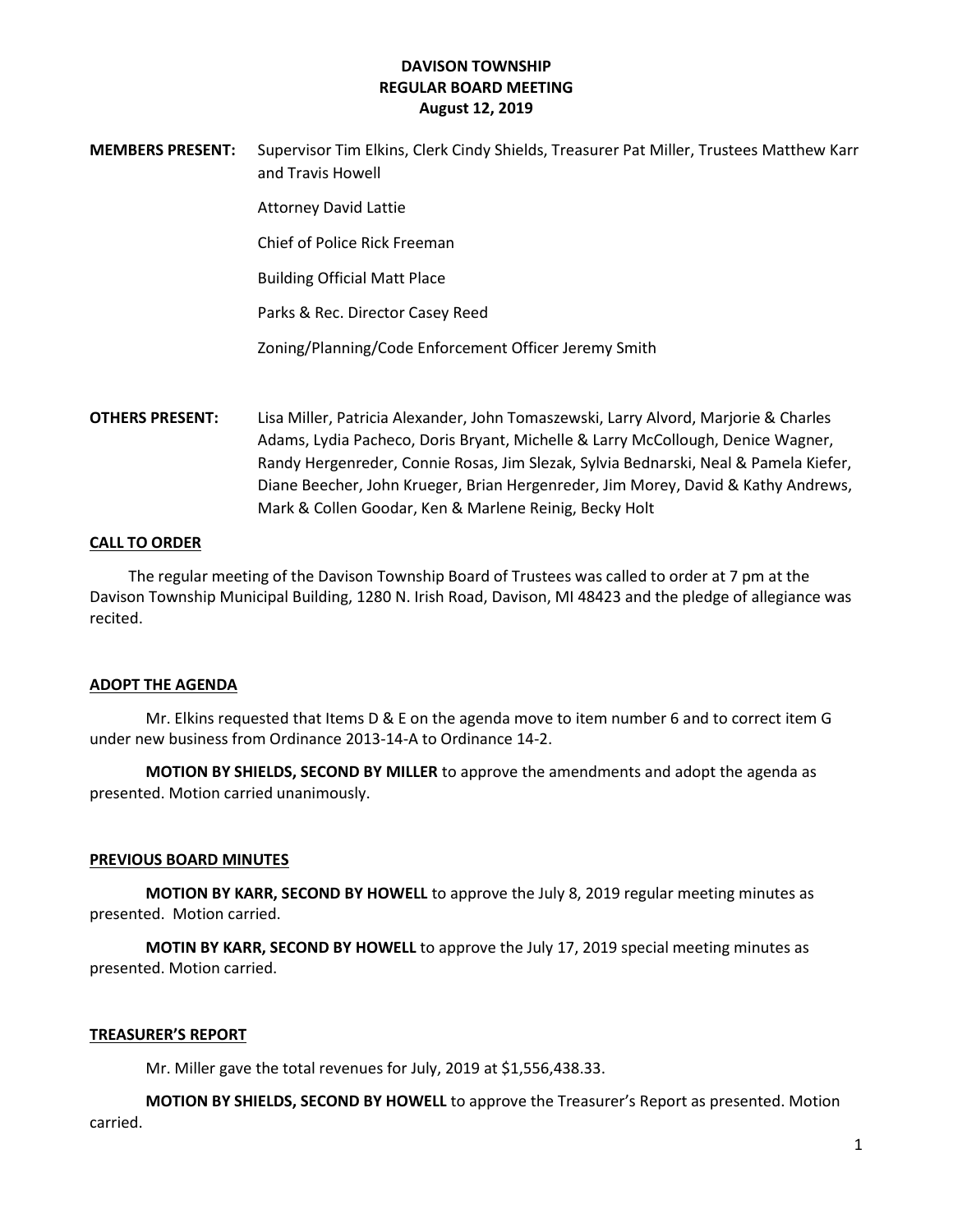#### **BOARD BILLS**

Mr. Elkins gave the total expenditures for July, 2019 through August 12, 2019 as \$2,782,392.37.

**MOTION BY KARR, SECOND BY HOWELL** to approve payment of the Board Bills as presented. Roll call: Yes - Miller, Shields, Elkins, Karr, Howell. Motion carried.

# **Approval of Blankenship Circle Certificate of Acceptance**

Mr. Elkins explained that due to an error the Notice for Repaving Blankenship Circle was not published twice in the paper so the Hearing and Approval will have to be postponed until the September 9, 2019 regular board meeting.

## **PUBLIC COMMENT**

The public comment period was opened at 7:09 pm and there were no comments. The public comment period was closed at 7:11 pm.

#### **UNFINISHED BUSINESS**

None

#### **NEW BUSINESS**

## **Public Hearing for Fire Services Special Assessment**

The Public Hearing was opened at 7:15 pm.

Lisa Miller, 2094 Redwood – asked is this going to be a one-time assessment, will it go up in the future and stated her objection to the special assessment.

Denice Wagner, 2469 Solarwood – asked if this is for the Medical First Responders and stated her objection to the special assessment.

Randy Hergenreder, 10001 Maple Road – stated his objection to the special assessment.

Brian Hergenreder, 7240 Davison Road – stated his objection to the special assessment.

Diane Beecher, 2487 Misty Lane – stated her approval of the special assessment.

Neal & Pamela Kiefer, 124 W. Clark Street – stated she owned a parcel on Carriage Way and wanted to know why vacant land was the same amount as improved property? The Kiefers stated their objection to the special assessment.

Steven Shimmons, Division Manager for Windsor Place Apartments, Charter Oaks Apartments, and Shannon Manor Townhomes – sent a letter stating his objection on behalf of Edward Rose & Sons.

Duncan Moore, 617 W. Second St – sent an email stating his objection due to his back property is in the township and the front half is in the city.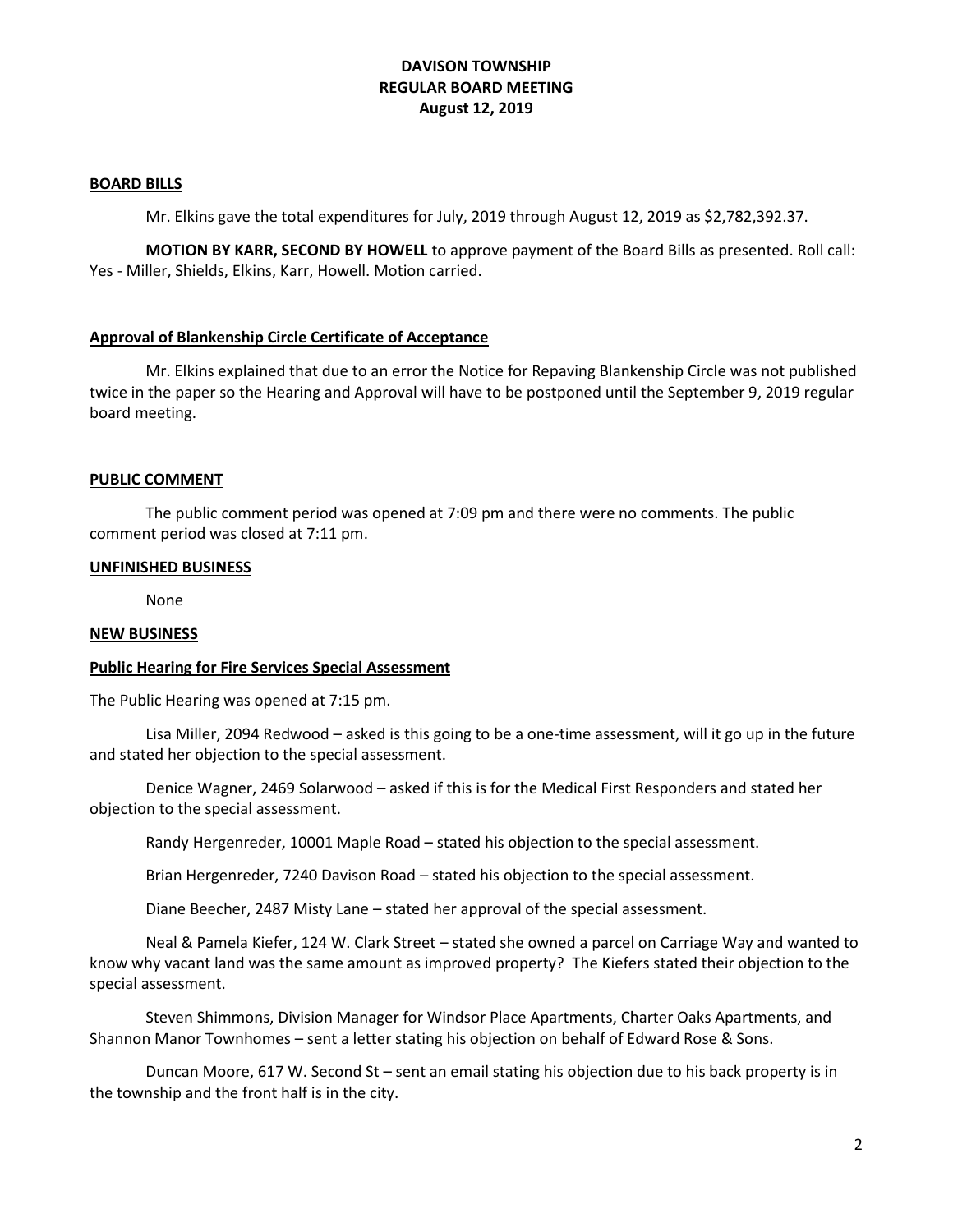Peggy LaRocque, vacant land on Irish Road – sent a letter stating her objection to the special assessment.

This resolution adopts the special assessment roll for Fire Protection Services. The board members explained the increasing fire runs, that the assessment is strictly for Davison Township, the fact that this will not cover the entire cost of fire runs charged to the township, that the fire run rate is the same for every run, that each individual municipality pays for their own runs and are currently considering either a special assessment or passing a millage to cover the costs, that the increase in medical runs is a county wide issue, why First Responders are sent to emergency calls and for those that have specific questions to attend a Fire Authority meeting for clearer answers. The public comment was closed at 7:45 pm.

**MOTION BY MILLER, SECOND BY SHIELDS** to approve Resolution #2019-23 Special Assessment Roll for Fire Protection Services as presented. Roll call: Yes – Shields, Elkins, Karr, Howell, Miller. Motion carried unanimously.

## **Resolution #2019-24 Intent for Establishing Downtown Development Authority**

Mr. Smith stated this resolution is to establish an expanded area of the DDA district with parcels that were not included in the creation of the first DDA district. This district, if established, will be a second area and will consider 2019 as its base year for collection of taxes.

**MOTION BY KARR, SECOND BY HOWELL** to approve Resolution #2019-24 Establishing Downtown Development Authority district as presented. Roll call: Yes – Elkins, Karr, Howell, Miller, Shields. Motion carried.

## **Approve DCER Renewal Agreement Contract**

Mr. Elkins stated that the City of Davison, Davison Township and Davison Community Schools have had a Davison Community Enrichment and Recreation agreement since 2003. This renewal agreement is for five years, through July 31, 2024. DCER set Davison Township's portion at \$25,000 for the 2019-2020 school year only; the remainder of the contract is \$45,000 annually. DCER provides programs for families and students throughout the Davison area.

**MOTION BY SHIELDS, SECOND BY KARR** to approve the DCER Renewal Agreement Contract as presented. Roll call: Yes – Karr, Howell, Miller, Shields, Elkins. Motion carried.

## **Approve Fee Schedule Changes & Amend Ordinance 2013-14-A**

This amendment proposes changing the expiration of licenses from "30<sup>th</sup> day of April of each year" to expiring "at midnight on the 30<sup>th</sup> day from the date of issue". The ordinance with this amendment shall be Ordinance 14-2.

**MOTION BY KARR, SECOND BY HOWELL** to approve Ordinance 14-2 as presented. Roll call: Yes – Howell, Miller, Shields, Elkins, Karr. Motion carried.